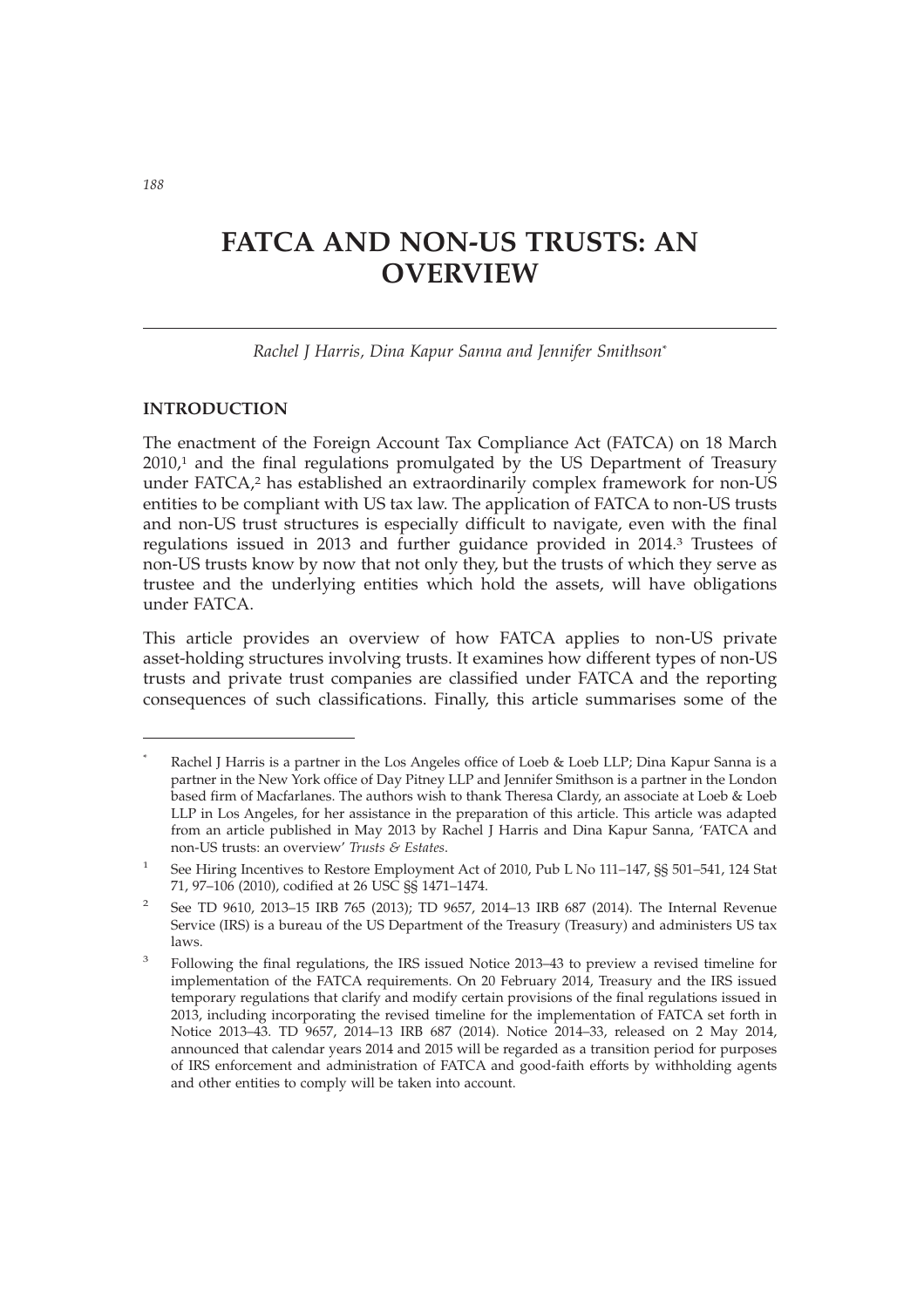differences between the US FATCA regulations and the rules applicable under the intergovernmental agreements between the USA and other jurisdictions.

# **OVERVIEW OF FATCA**

FATCA was intended to prevent US taxpayers from avoiding disclosure of offshore assets and income by requiring third parties to report the same or similar information. In general, FATCA requires certain foreign financial institutions (FFIs) and non-financial foreign entities (NFFEs) to identify, document and report their US account holders to the Internal Revenue Service (IRS). Depending on which category the entity falls into – either an FFI or NFFE – the compliance rules and obligations under FATCA vary. For the purposes of FATCA, non-US trusts are considered foreign entities. While trusts that are NFFEs may find it easier to achieve FATCA compliance, both categories of foreign entities are subject to a 30% FATCA withholding tax on certain US source payments unless they are exempt from, or have complied (or are deemed to have complied) with, FATCA's requirements.<sup>4</sup> As a consequence, most non-US trusts will have reporting obligations under FATCA. However, if a non-US trust is a resident of a country that has an intergovernmental agreement (IGA) with the USA, the trustee may rely on the procedures in the applicable IGA (and the country's local laws), which may in fact modify the reporting and withholding obligations for the trust under FATCA.

## **A foreign entity – including a trust – is either an FFI or NFFE**

A non-US trust (as well as any underlying non-US corporation held by trust) will be classified as either an FFI or an NFFE.5

# *FFI*

An FFI is generally defined as any one of five different types of financial institutions listed in the regulations,<sup>6</sup> the most significant of which in the non-US trust structure context is the 'investment entity' category.7 An 'investment entity' is defined as an entity that either (1) conducts a business of investing, reinvesting, or trading in financial assets or otherwise investing, administering or managing funds, money or

<sup>&</sup>lt;sup>4</sup> Generally, FATCA withholding for fixed or determinable annual or periodical (FDAP) payments begins on or after 1 July 2014.

<sup>&</sup>lt;sup>5</sup> Compare IRC § 1471(d)(4)–(5) (2014) (defining an FFI), with IRC § 1472(d) (defining an NFFE as not an FFI).

<sup>6</sup> Treas Reg § 1.1471–5(d)–(e).

<sup>&</sup>lt;sup>7</sup> A 'depository institution' which includes foreign entities that regularly provide trust or fiduciary services, is another type of FFI. Treas Regs § 1.1471–5(e)(2)(i)(D).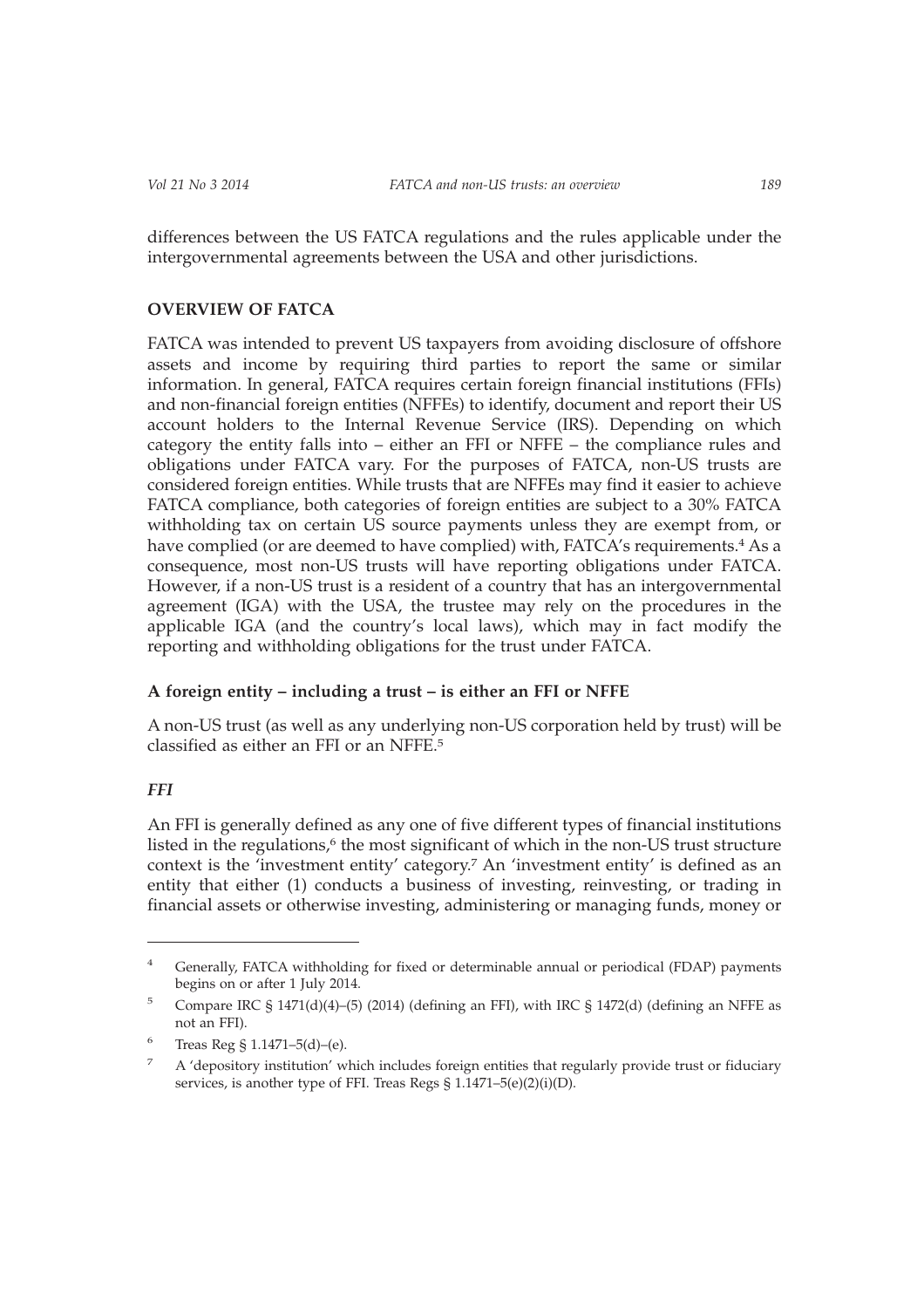financial assets for customers (investment entity activities), and receives 50% or more of its gross income during the 'relevant period'8 from such investment entity activities; or (2) is 'managed by' another financial institution and has more than 50% of its gross income during the 'relevant period' from investment entity activities.<sup>9</sup> An entity is 'managed by' another if the managing entity performs either directly, or through a third-party service provider, any of the investment entity activities on behalf of the managed entity.<sup>10</sup> In addition, the regulations clarify that a non-US trust will be an investment entity, and thus an FFI, if it is professionally managed by a financial institution (for example, if the trustee is a trust company or if the trust's assets are managed by a financial institution).<sup>11</sup> Therefore, the investment entity category likely covers most non-US trusts with trust company trustees or financial institutions as managers. Since, however, an individual is not an entity, a trust that has only individuals as trustees and managers of the assets will not be an FFI.

#### *NFFE*

An NFFE is any foreign entity that is not an FFI.12 A non-US trust that is not professionally managed by an FFI – for example, a non-US trust with an individual trustee who does not hire any entity as a third-party service provider to perform any investment entity activities noted above – will be considered an NFFE.13 NFFEs, in turn, are divided into two primary categories; (1) excepted NFFEs (which are exempt from FATCA withholding); and (2) passive NFFEs (which are not exempt).<sup>14</sup> An active NFFE is one type of excepted NFFE that satisfies either a less than 50% passive income test or a less than 50% passive assets test.15 With exceptions, passive income is defined to include interest, dividends, rents, and royalties, among other

The regulations define the relevant period for purposes of these tests as the 3 prior calendar years for the entity or the duration of the entity's existence, whichever is shorter. Ibid, § 1.1471–5(e)(4)(iii), (iv).

 $9$  Ibid, § 1.1471–5(e)(4).

 $10$  Ibid, § 1.1471–5(e)(4)(i)(B).

<sup>&</sup>lt;sup>11</sup> Ibid, § 1.1471–5(e)(4)(v), exs 5, 6. See also Temp Treas Reg § 1.1471–5(e)(4)(v), exs 7, 8 (2014).

 $12$  IRC § 1472(d).

<sup>&</sup>lt;sup>13</sup> See Treas Reg § 1.1471–5(e)(4)(v), ex 5.

<sup>&</sup>lt;sup>14</sup> See ibid, § 1.1471–1(b)(94) (defining passive NFFE to mean any NFFE that is not an excepted NFFE); Temp Treas Reg  $\S$  1.1472–1(c)(1) (defining exempted NFFE). The temporary regulations modified the definition of excepted NFFE to include, among other things, a direct reporting NFFE and a sponsored direct reporting NFFE. The changes were made in response to comments the IRS received requesting an election providing NFFEs with the ability to report information about their substantial US owners directly to the IRS rather than to withholding agents. TD 9657, 2014–13 IRB 687, 688.

<sup>&</sup>lt;sup>15</sup> See Treas Reg § 1.1472–1(c)(1)(iv); Temp Treas Reg § 1.1472–1(c)(1)(iv).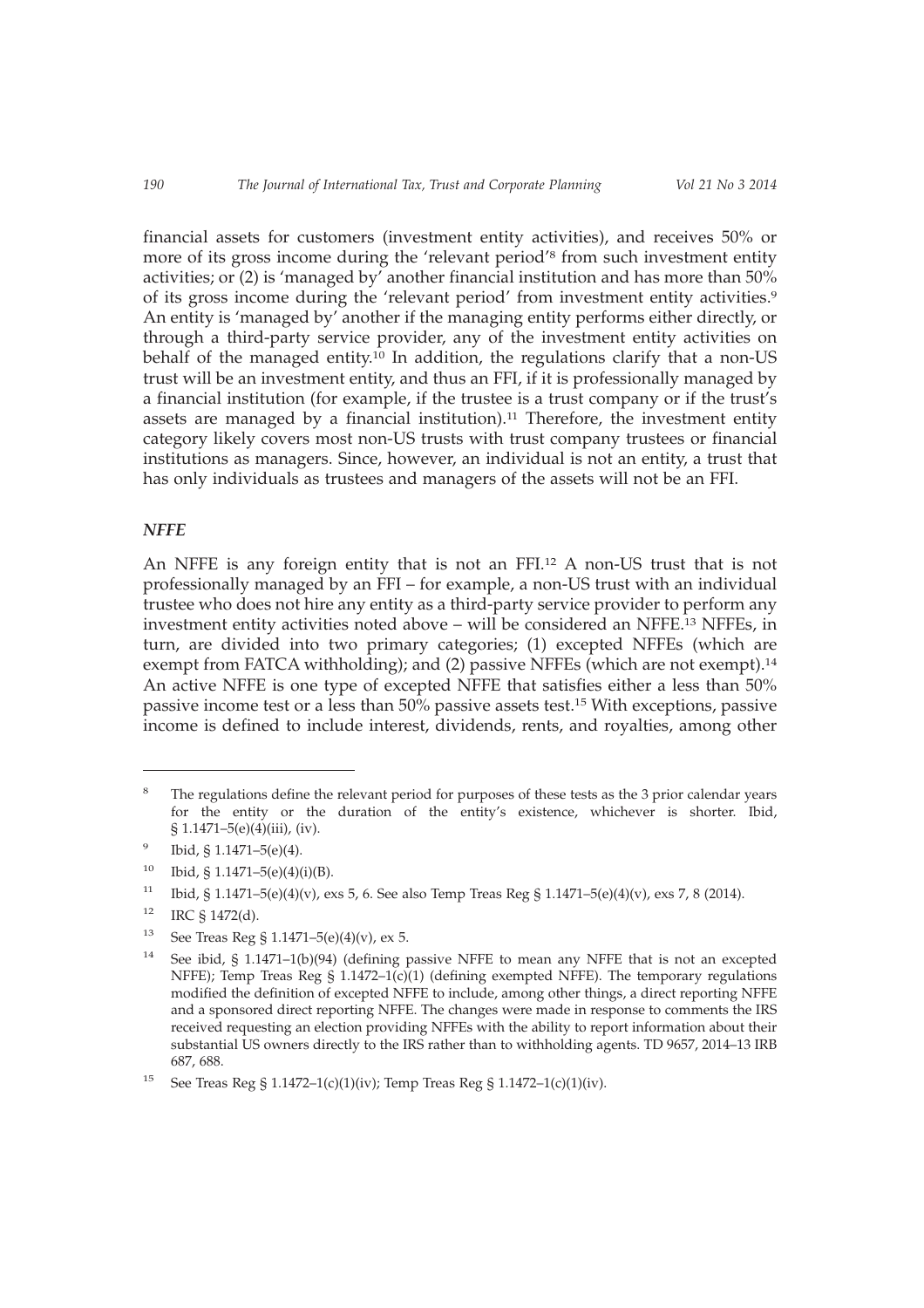types of income. Most non-US family trusts, which primarily hold passive investments, will likely be considered passive NFFEs if they are not FFIs.

## **Summary of FATCA's withholding rules**

In general, FATCA requires all 'withholding agents' to withhold a 30% tax on any 'withholdable payments' to FFIs and passive NFFEs unless these entities have complied (or are deemed to have complied) with FATCA's requirements.16 FATCA defines a 'withholding agent' as any person, whether US or non-US, acting in any capacity that has control, receipt, custody, disposal or payment of a withholdable payment or a foreign 'passthru payment'.17 IRC s 1473(1) defines a 'withholdable payment' as, subject to certain exceptions: (1) any payment of interest, dividends, rents, salaries, wages, premiums, annuities, compensations, remunerations, emoluments and other fixed or determinable annual or periodical gains, profits and income (FDAP income), if such payment is from sources within the USA;<sup>18</sup> and (2) any gross proceeds from the sale or other disposition of any property of a type that can produce interest or dividends from sources within the USA (although pursuant to the final regulations, this second category of withholdable payment is effective only for sales or dispositions after 31 December 2016).19

Simply put, the withholding rules are triggered by payments that have a US source. Therefore, shedding US investors (or owners or beneficiaries, as the case may be) is not a way around FATCA compliance. Shedding US investments also may not prove effective if any payments are indirectly attributable to US sources, which also may trigger the withholding rules under FATCA.20 In addition, foreign entities that attempt to avoid FATCA may find it difficult to continue relationships with FFIs who are FATCA-compliant since, as described below, those FFIs will have an obligation to collect and report certain information about their customers.

In general, an FFI is subject to FATCA's withholding tax on US source payments unless it: (1) enters into an agreement with the IRS (a participating FFI); (2) is deemed to be FATCA-compliant based on specific exceptions (a deemed-compliant FFI); or (3) satisfies the reporting obligations of any applicable IGA.<sup>21</sup>

<sup>16</sup> IRC §§ 1471(a), 1472(a); Temp Treas Reg § 1.1472–1(b)(1).

<sup>&</sup>lt;sup>17</sup> IRC § 1473(4); Treas Reg § 1.1473–1(d)(1).

<sup>18</sup> IRC § 1473(1)(A)(i).

<sup>19</sup> IRC § 1473(1)(A)(ii); Treas Reg § 1.1473–1(a)(1)(ii).

<sup>&</sup>lt;sup>20</sup> See IRC § 1471(d)(7). The final regulations refer to a 'foreign passthru payment' but the definition of the term is expressly reserved for a future date. See Treas Reg §§ 1.1471–1(b)(54), 1-1471-5(h)(2).

<sup>&</sup>lt;sup>21</sup> See IRC § 1471(a), (b); Treas Reg § 1.1471–5(f)(1); Temp Treas Reg § 1.1471–1(b)(91). There are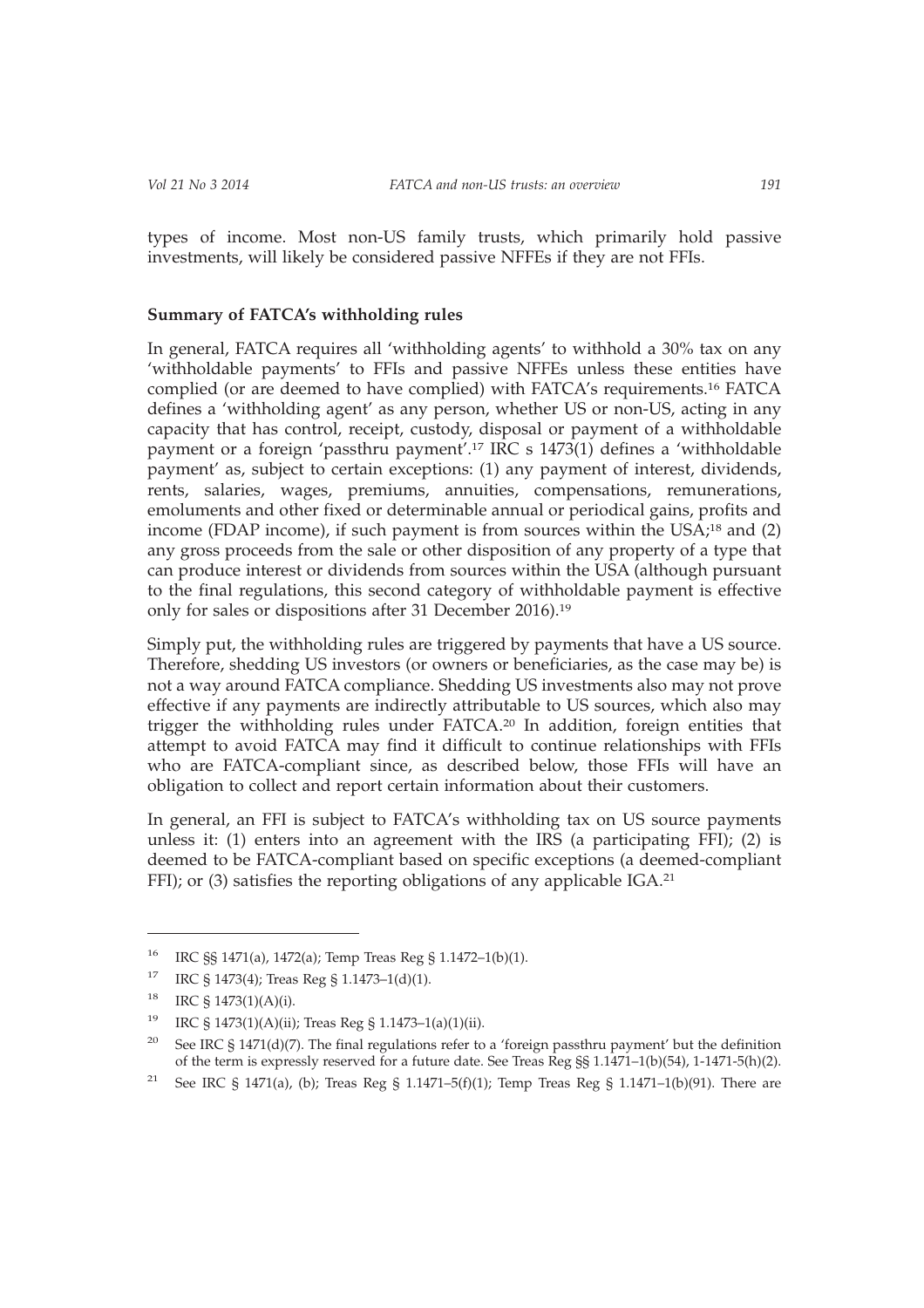A passive NFFE is subject to FATCA's withholding tax on US source payments unless it can demonstrate to the withholding agent that: (1) it, or another NFFE, is the beneficial owner of the payment; (2) it does not have any substantial US owners, or it has identified any substantial US owners; and (3) the withholding agent agrees to report the information it receives from the NFFE to the IRS.22 In other words, passive NFFEs are only required to provide information on their substantial US owners to the withholding agents.

# **APPLICATION OF FATCA TERMINOLOGY TO FOREIGN TRUST STRUCTURES**



A typical trust-based holding structure for a client is illustrated above, and involves the establishment of a non-US trust with one or more wholly owned non-US corporations to hold the assets. While the trust serves as a will substitute, the non-US corporation provides the benefit of limited liability, confidentiality, and in certain circumstances, protection from estate tax.

In each case, a practitioner will need to examine the rules and the relevant facts and circumstances to determine the FFI or NFFE status of the trustee, the trust itself and the corporation.

limited exclusions for certain non-profit entities and non-financial group entities from the definition of financial institution. See Treas Reg § 1.1471–5(e)(5); Temp Treas Reg § 1.1471–5(e)(5).

<sup>&</sup>lt;sup>22</sup> Treas Reg § 1.1472–1(b)(1). See also Temp Treas Reg § 1.1472–1(b)(2) (providing certain transitional relief for withholdable payments made prior to 1 July 2016 with respect to pre-existing obligations). It is also possible for passive NFFEs to report directly to the IRS in respect of their substantial US owners. See Temp Treas Reg § 1.1472–1(c)(3).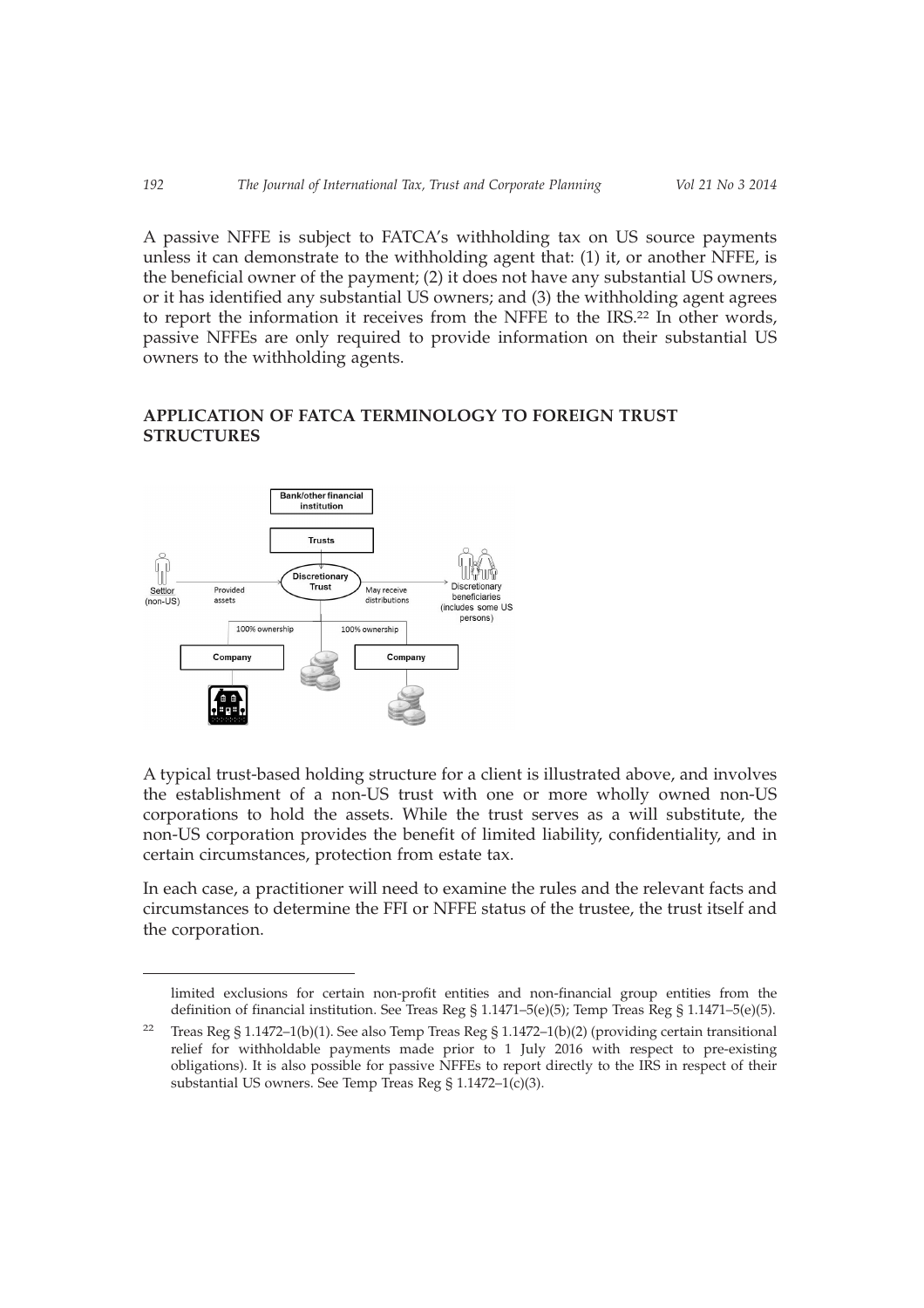#### **Foreign trustees**

Based on the final regulations, we believe the following characterisations would apply to foreign trustees:

- If the trustee is a non-US institution, the trustee will be an FFI.<sup>23</sup>
- If the trustee is a private trust company, it likely will be considered an FFI, although the answer is not free from doubt. The characterisation ultimately depends on whether a private trust company, as a business, is engaged in trading, portfolio management, investing, administering or managing financial assets on behalf of a customer. A private trust company that acts solely as the trustee of trusts created by a single family arguably may not be engaged in a manner that satisfies this test, but if it acts as the trustee of trusts created by different branches of an extended family, it may well be.
- If the trustee is an individual, the trustee should be neither an FFI nor an NFFE, since the definition of entity in the final regulations expressly excludes individuals.24

## **Foreign trusts**

If a foreign trust's gross income is primarily attributable to its investment assets and it is managed by a financial institution then, with limited exceptions, the trust itself will be an FFI.<sup>25</sup> As noted, one entity is managed by another if the managing entity performs, either directly or through another third-party service provider, any of the investment entity activities identified above.26 A foreign trust with a trust company serving as trustee will therefore be classified as an FFI.27 This should be the case whether or not the trust company invests the assets of the trust itself, delegates its investment responsibility to a third-party or, under the law governing the trust, is directed by a third-party as to investments. The examples in the Treasury Regulations make clear that the 'managed by' test can be met for either the trust or its assets.28 Moreover, it should not matter if the investments are held through an underlying corporation because stock of that corporation is a financial asset, and if dividends are paid regularly from the corporation to the trust, it is likely the trust

<sup>&</sup>lt;sup>23</sup> See Treas Reg § 1.1471–5(e)(2)(i)(D).

<sup>&</sup>lt;sup>24</sup> Ibid, § 1.1471–1(b)(39) (excluding an individual from the definition of an entity).

<sup>&</sup>lt;sup>25</sup> Ibid, § 1.1471–5(e)(4)(i)(B).

<sup>&</sup>lt;sup>26</sup> Ibid, § 1.1471–5(e)(4)(i)(B).

<sup>&</sup>lt;sup>27</sup> See ibid, § 1.1471–5(e)(4)(v), ex 6.

<sup>&</sup>lt;sup>28</sup> Ibid, § 1.1471–5(e)(4)(v), exs 5, 6; Temp Treas Reg § 1.1471–5(e)(4)(v), exs 7, 8.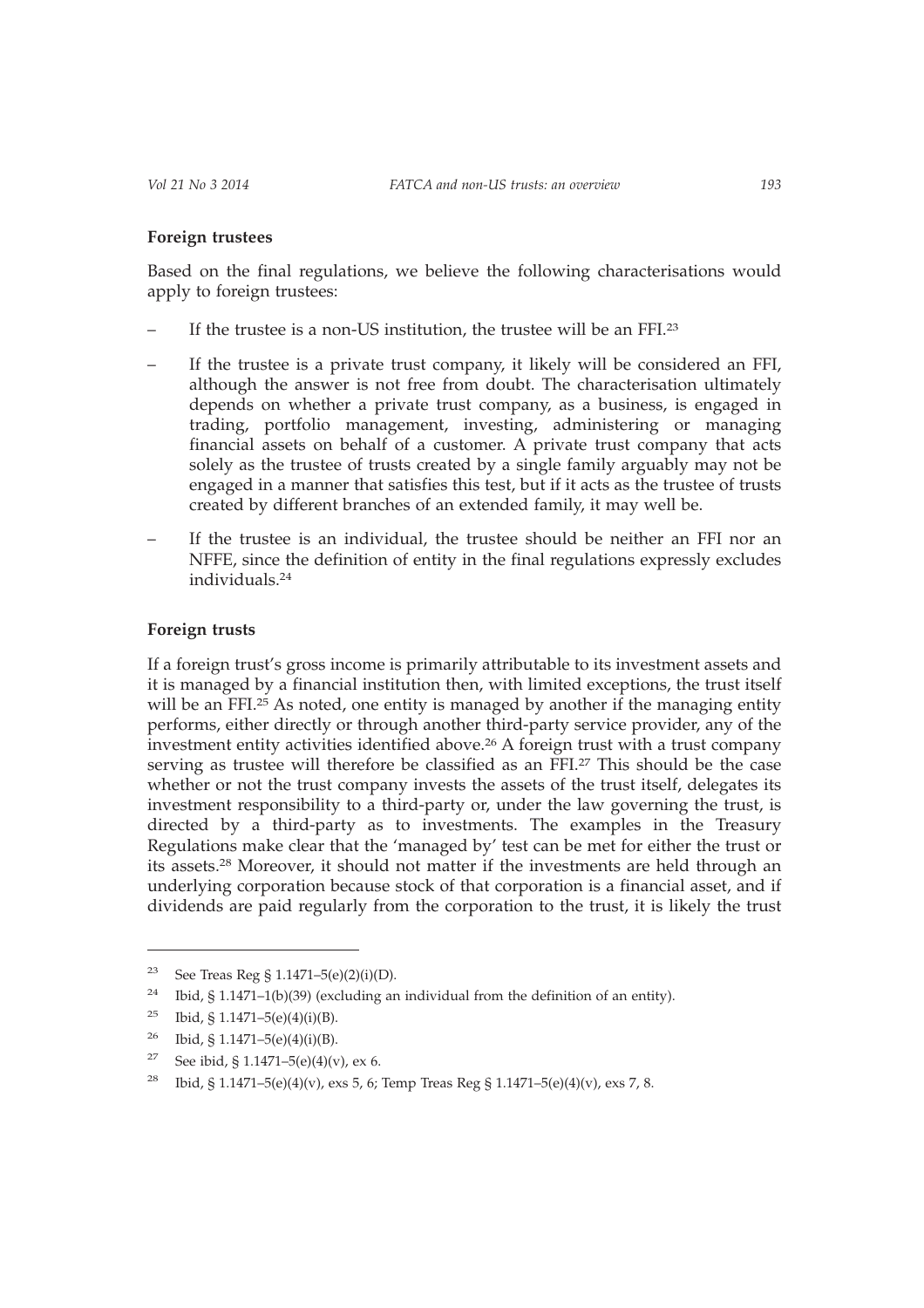would be an FFI on the basis that the dividends paid are income from investing in financial assets and the trust, therefore, has gross income from its investment entity activities.29

If all of the trustees and investment managers of a foreign trust are individuals, the trust will not be considered to be managed by an entity. Thus, it is likely to qualify as an NFFE even though the trust's gross income may be primarily attributable to the investment and reinvestment of financial assets.30 An example in the final regulations confirms that a trust holding solely financial assets and having an individual trustee will not be an FFI so long as the trustee does not hire any entity as a third-party service provider to perform any investment entity activities for the trust.31 Unfortunately, since individual trustees often hire a third-party service provider entity to manage the investments, this may cause a number of trusts with individual trustees to fail to qualify as NFFEs. However, if the individual trustees retained a third-party service provider entity to provide only advice with respect to the investments (with no direct authority to act with respect to the trust's holdings), the trust may still qualify as an NFFE because advice alone should not rise to the level of managing the trust.32

#### **Foreign corporations**

Many foreign corporations will likely be FFIs on the basis that they are investment entities, because their investments are actively managed either by a third-party investment manager hired by the trustee or by their directors (who, generally, are individual employees of the trust company or corporate directors wholly owned by the trust company and therefore the corporation may be considered indirectly managed by the trust company).<sup>33</sup>

## **AVOIDING FATCA WITHHOLDING**

*NFFE*: A trust that is a passive NFFE may find it relatively straightforward to avoid FATCA withholding by certifying that it has no substantial US owners or by identifying them to all of its withholding agents.<sup>34</sup>

- $31$  Ibid, § 1.1471–5(e)(4)(v), ex 5.
- $32$  See ibid, § 1.1471–5(e)(4)(v), exs 1, 2.

<sup>34</sup> Treas Reg § 1.1472–1(b)(1).

<sup>&</sup>lt;sup>29</sup> Ibid, § 1.1471–5(e)(4)(ii).

<sup>30</sup> See ibid, § 1.1471–5(e)(4)(i)(B).

 $33$  Ibid, § 1.1471–5(e)(4)(i)(B). It is possible that the non-US corporation also may qualify as an investment entity under § 1.1471–5(e)(4)(i)(C). Temp Treas Reg § 1.1471–5(e)(4)(v), exs 6, 7.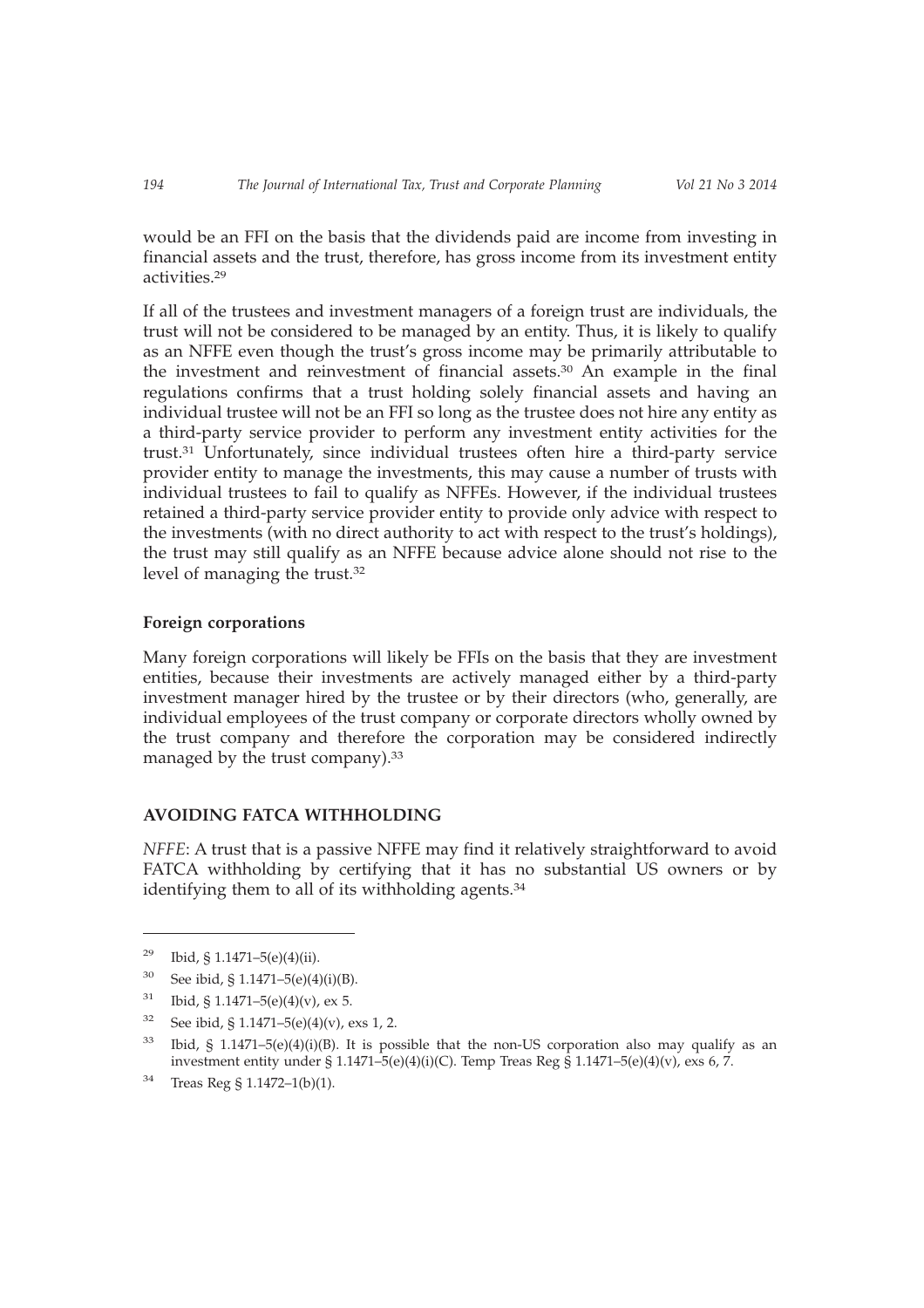*FFI*: A trust or foreign corporation that is an FFI can avoid FATCA withholding by becoming a participating FFI or a deemed-compliant FFI. An additional incentive for a trust to become a participating (or deemed-compliant) FFI is so that it may apply for a refund of any overwithheld tax, as there is no mechanism under FATCA for a complex trust that is not FATCA-compliant to claim a credit or refund of withheld tax (except to the extent otherwise required by a treaty obligation of the USA).35 However, foreign entities resident in a country with which the USA has an IGA may rely on the procedures therein (and local law) to become FATCA-compliant.

## **Participating FFIs**

A participating FFI's agreement with the IRS will require it to gather information sufficient to enable it to identify which of its accounts are US accounts, meaning those financial accounts held by one or more 'specified US persons' or 'US owned foreign entities' and to report information with respect to certain accounts annually.36 For this purpose, a financial account includes not only what one might typically think of as an account, but also any debt or equity interest in certain FFIs (other than interests regularly traded on an established securities market).37 The agreement will further require the participating FFI itself to withhold 30% of certain payments it makes to any account holder who fails to provide information or to any other FFI that is not FATCA-compliant.38

The regulations generally provide that, in order for withholding not to apply, a participating FFI must register with the IRS through an online portal and obtain a Global Intermediary Identification Number (GIIN). A withholding agent must obtain an FFI's GIIN for payments made after 30 June 2014, and must confirm that the GIIN appears on a published IRS FFI list. A special rule, however, provides that a withholding agent does not need to obtain a reporting Model 1 FFI's GIIN for payments made before 1 January 2015.39

- <sup>36</sup> Temp Treas Reg 1.1471–4(a)(3), (d)(1).
- $37$  Treas Reg § 1.1471–5(b)(1)(iii)(A).
- <sup>38</sup> IRC § 1471(b)(1)(D).

 $35$  Ibid, § 1.1474–2(a)(1), 1.1474–5(a). See EK Harrison, 'FATCA withholding rules for trusts and estates' (2013) 9 Inst on Int'l Est Plan, at pp 6–8. A complex trust is a trust that is not required to distribute its income currently or that makes a principal distribution in addition to distributing income.

<sup>&</sup>lt;sup>39</sup> See Treas Reg § 1.1471–3(d)(4)(iv)(B); Temp Treas Reg § 1.1471–3(d)(4).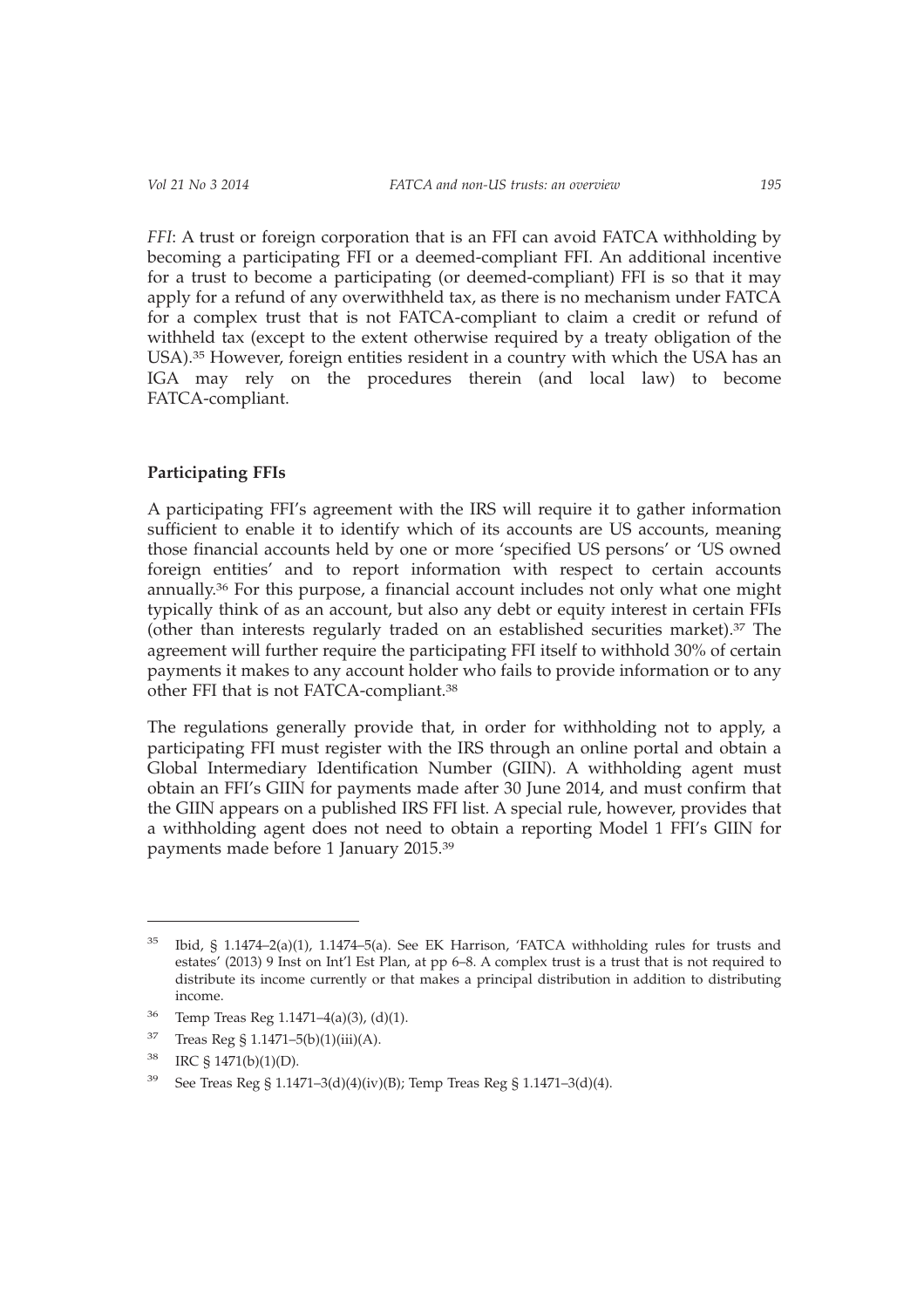#### **Deemed-compliant FFIS**

Among the categories of deemed-compliant FFIs, the most relevant for foreign trusts and foreign corporations that are not resident in a FATCA partner jurisdiction (see IGAs, below) are the owner-documented FFI, the sponsored investment entity and the sponsored, closely held investment vehicle. The owner-documented FFI and sponsored closely held investment vehicle do not require the sponsored entity to register with the IRS (certified deemed-compliant FFI), whereas the sponsored investment entity requires both the sponsoring entity and sponsored entity to register (registered deemed-compliant FFI). To qualify, a trust or corporation must meet the specific requirements provided in the final regulations requiring, in each case, the agreement of another entity (either a withholding agent or sponsoring entity) to do the FATCA reporting on its behalf.<sup>40</sup> However, these categories may provide options to streamline the reporting within a foreign trust structure. Very generally, the sponsored investment entity and sponsored closely held investment vehicle categories are FFIs where another financial institution has agreed to undertake reporting obligations on the sponsored FFI's behalf. An entity can only qualify as a sponsored closely held investment entity if 20 or fewer individuals own all of the debt and equity interests in the entity. In the case of both the sponsored investment entity and the sponsored closely held investment vehicle, the sponsoring FFI (for example, the trustee) must be able to manage the trust and enter into contracts on its behalf. In contrast, an owner-documented FFI allows an unconnected third party financial institution that is also a withholding agent to undertake reporting on behalf of the FFI. The FFI trust in that instance must provide to each withholding agent an owner reporting statement identifying the beneficiaries, foreign and US alike, and an accompanying Form W-9 for each specified US person who has an interest in the trust. Payments made through these withholding agents would then not be subject to withholding.

#### **DETERMINING BENEFICIAL INTERESTS**

To comply with FATCA, a determination will have to be made whether any specified US person has a beneficial interest in a foreign trust. While both the trustee

The requirements for an owner-documented FFI appear in Treas Reg § 1.1471–5(f)(3), and a withholding agent may treat a payee as an owner-documented FFI if it receives the documentation and meets the due diligence requirements as provided in Treas Reg  $\S$  1.1471-3(d)(6). The requirements for a sponsored FFI appear in Treas Reg  $\S 1.1471-5(f)(1)(i)(F)$  (sponsored investment entities) and Temp Treas Reg § 1.1471–5(f)(2)(iii) (sponsored, closely held investment vehicles). A withholding agent may treat a payee as a sponsored FFI if it receives the documentation and meets the due diligence requirements as provided in Treas Reg  $\S 1.1471-3(d)(4)$  (sponsored investment entities) and Temp Treas Reg § 1.1471–3(d)(5)(ii) (sponsored, closely held investment vehicles).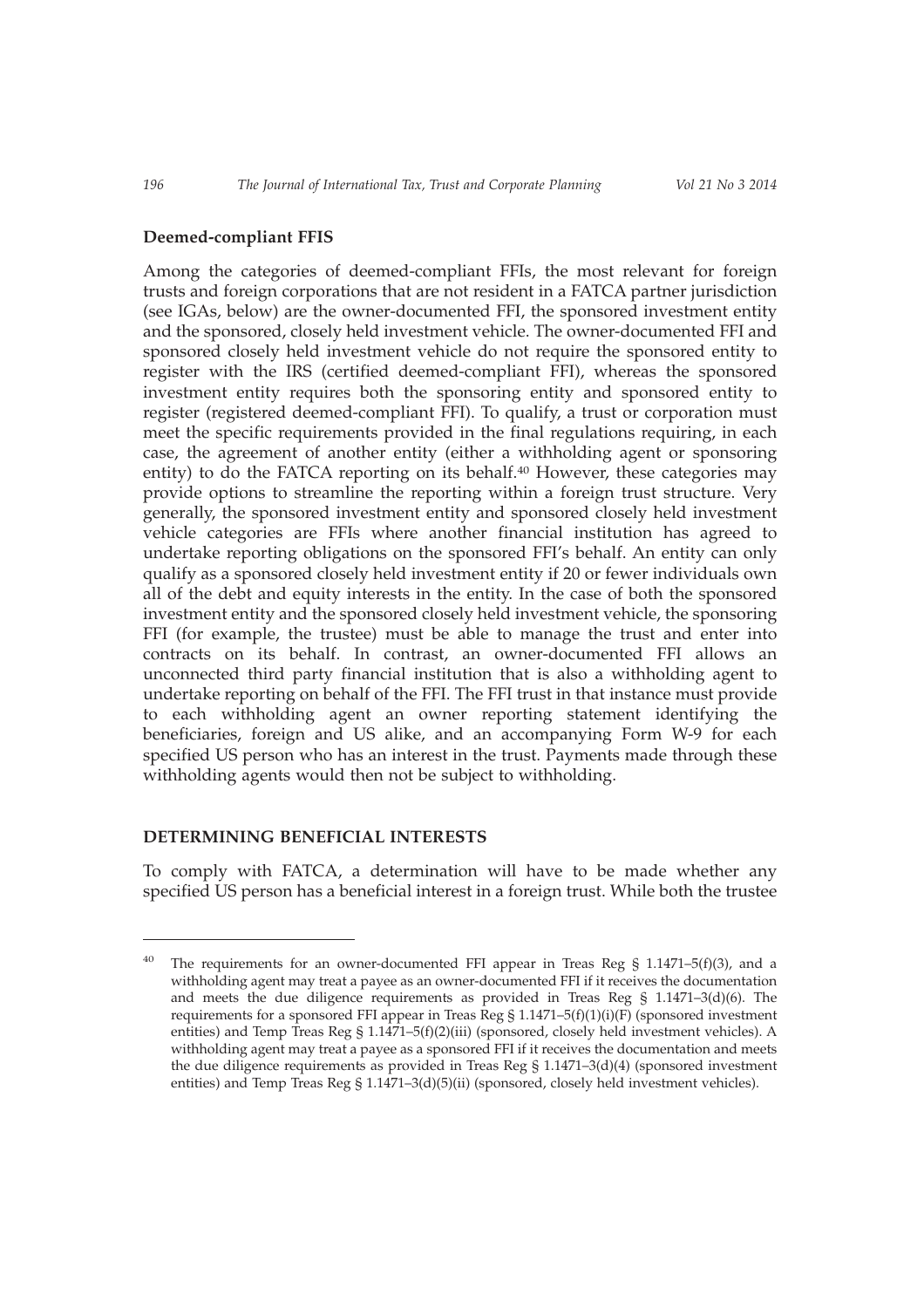and the trust itself may have due diligence and reporting obligations under FATCA, in practice the burden of making the determination will fall on the trustee.

For a trustee to be a participating FFI, for example, it will be required to collect information and report with respect to its US accounts, meaning those financial accounts maintained by the trustee and held by one or more specified US persons or US owned foreign entities, which will include the trusts of which it is a trustee. A trust is a US owned foreign entity if: (1) the trust is treated as owned by any specified US person under IRC ss 671–679; or (2) any specified US person has more than a 10% (or in certain cases more than a 0%) direct or indirect ownership or beneficial interest in the trust, determined as discussed below.41

Additionally, a foreign trust that is an FFI will be required to collect information and report with respect to its US accounts and, for this purpose, an account includes an equity interest in the trust.<sup>42</sup> A person has an equity interest in a trust that is an FFI if he: (1) is treated as owning any portion of the trust under IRC ss 671–679; or (2) has received a discretionary distribution during the year or is entitled to mandatory distributions from the trust.43 A beneficiary who is eligible to receive a discretionary distribution but does not, in fact, receive one, will not be considered as holding an equity interest in the trust for these purposes.44

A foreign trust that is a passive NFFE will have to report its substantial US owners, meaning those specified US persons who are: (1) treated as owning any portion of the trust under IRC ss 671–679; or (2) holding, directly or indirectly, more than 10% of the beneficial interests of the trust.45 For this purpose, ownership or beneficial interests of related persons must be aggregated.46

The first step in determining beneficial interests in a foreign trust is to determine the grantor trust status of the trust and, if the trust is a grantor trust, whether the grantor is a US person. If it is a grantor trust in its entirety as to a specified US person and if the trust is an NFFE, no other US beneficiaries are treated as owning

<sup>&</sup>lt;sup>41</sup> Temp Treas Reg § 1.1471–5(a)(3)(i), (c); Treas Reg § 1.1473–1(b)(1)(iii), (b)(5). See Harrison op cit n 35, above, at pp 7–8 and nn 44–46.

<sup>&</sup>lt;sup>42</sup> IRC § 1471(d)(2)(C); Treas Reg § 1.1471-5(b)(1)(iii).

<sup>43</sup> Treas Reg § 1.1471–5(b)(3)(iii)(B); ibid, § 1.1473–1(b)(1)–(5). There is a special rule applicable to FFIs that are investment entities. Under this rule, in determining the interest of a beneficiary of a trust that is an investment entity, if any specified US person holds directly or indirectly any beneficial interest in such investment entity, then a greater than 0% threshold applies.

 $44$  Ibid, § 1.1471–5(b)(3)(iii)(B).

<sup>45</sup> IRC §§ 1472(a)-(b), 1473(2)(A)(iii); Treas Reg § 1.1473–1(b)(1)(iii).

<sup>46</sup> Temp Treas Reg § 1.1473–1(b)(2)(v).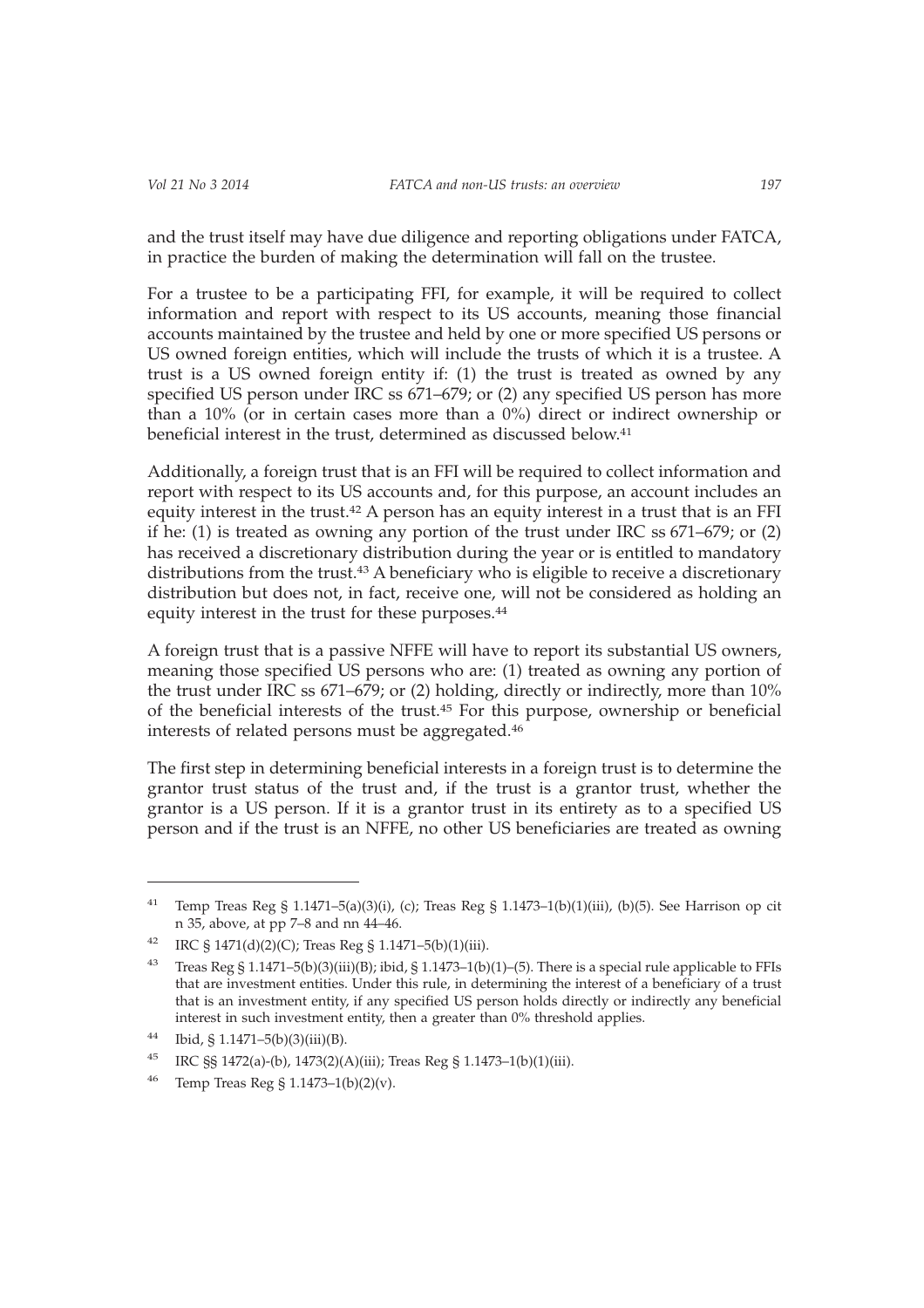beneficial interests.47 It is not entirely clear whether this rule applies to a direct interest in a trust that is an FFI.<sup>48</sup> Nevertheless, if the trust is a grantor trust in its entirety as to a non-resident alien, or if any portion of the trust is not a grantor trust, then the interests of the beneficiaries must be considered in each case.

The second step is to determine the percentage interests of the beneficiaries in the trust. A specified US person has a beneficial interest in a foreign trust if such a person has (directly or indirectly) the right to receive a mandatory distribution or receives a discretionary distribution from the trust.<sup>49</sup> To determine whether the greater of 0% or 10% threshold is satisfied, consider:

- If a US person has a right to receive any mandatory distributions from a trust, the value of such a person's beneficial interest in the trust is determined in accordance with IRC s  $7520^{50}$
- If a US person is a discretionary beneficiary of a trust, the value of the US person's beneficial interest in the trust is equal to the fair market value of all of the distributions from the trust to him: (1) during the prior calendar year if the trust is an NFFE; or (2) during the current calendar year if the trust is an FFI.<sup>51</sup> The relevant percentage threshold is met if such distributions exceed 10% for a trust that is an NFFE (or 0% for a trust that is an FFI) based on either the value of all of the distributions made by the trust during that year or the value of the assets held by the trust at the end of that year.<sup>52</sup>
- If a US person is both entitled to any mandatory distributions and receives discretionary distributions, the value of the US person's beneficial interest is the sum of the value of the mandatory interest determined under IRC s 7520 and the value of all discretionary distributions made to such a person during the prior year. In this situation, the relevant percentage threshold is met if that total value exceeds either 10% (or 0%) of the value of distributions made by the

<sup>&</sup>lt;sup>47</sup> Treas Reg § 1.1473–1(b)(4)(ii).

<sup>48</sup> Ibid, § 1.1471–5(b)(3)(iii)(B) states that the equity interests of beneficiaries in a trust that is a financial institution are determined in accordance with  $\S$  1.1473–1(b)(3).  $\S$  1.1473–1(b)(4) contains the exception that allows US beneficiaries to not be treated as owning beneficial interests if the trust is a grantor trust in its entirety with respect to a specified US person, and it is not clear if the exception also applies for purposes of  $\hat{S}$  1.1471–5(b)(3)(iii)(B). We believe that the better interpretation is that these provisions should be construed together.

 $49$  Ibid, § 1.1473–1(b)(3)(i).

 $50$  Ibid, § 1.1473–1(b)(3)(ii)(B).

 $51$  Ibid, § 1.1473–1(b)(3)(ii)(A), (b)(5).

 $52$  Ibid, § 1.1473–1 (b)(3)(ii)(A), (b)(5).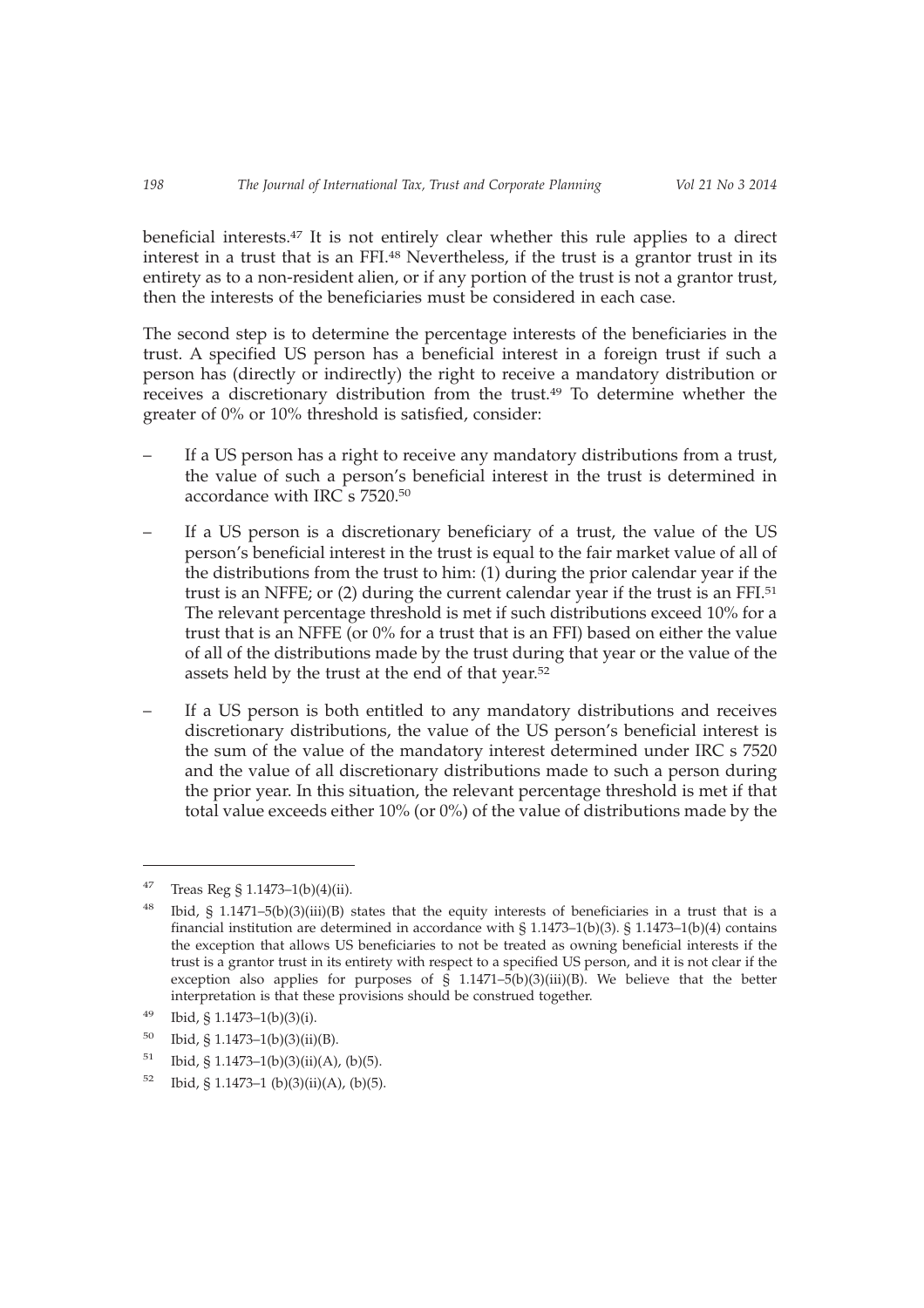trust during the prior calendar year or 10% (or 0%) of the value of the assets held by the trust at the end of the year.<sup>53</sup>

– There is a de minimis amount or value exception under which a US person is not treated as a substantial US owner. This exception applies if: (1) the US person receives \$5,000 or less during the year from the trust; and (2) the US person is entitled to receive mandatory distributions and the value of such person's interest in the trust is \$50,000 or less.54

To the extent that a foreign corporation is used in a foreign trust structure to hold investments and is an FFI, the corporation will have to collect information and report on its US accounts (including any US person treated as owning an equity interest in it). If the foreign corporation is owned by a trust that is a participating FFI or a deemed compliant FFI (other than a type of deemed compliant FFI known as an owner-documented FFI), then even if US persons have beneficial interests in the trust, they should not be deemed to have interests in the corporation for reporting purposes.55 In that case, it appears that the corporation (as a participating FFI) would not have to report information on US persons based on their interests in the trust to the IRS 56

In every other case, including if the trust that owns the corporation is an NFFE, the foreign blocker corporation will have to look through the trust to report its substantial US owners. In determining the persons who will be considered to have equity interests in the foreign blocker corporation, indirect ownership rules will apply and interests of related parties will be aggregated.57 Any grantor treated as the owner of the trust (under IRC ss 671–679) and the beneficiaries of the trust will be deemed to own the stock of the corporation in proportion to their interest in the trust.58 However, in determining the proportionate interest of the grantor and beneficiaries in this case, the rules for determining beneficial ownership in trusts described above, which rely on past distributions or mandatory rights to distributions, would not apply. Instead, a facts and circumstances test is employed to determine a US person's proportionate interest in the trust (and therefore, indirectly, in the non-US corporation) and arrangements that artificially decrease

<sup>53</sup> Ibid, § 1.1473–1(b)(3)(ii)(C), (b)(5).

<sup>54</sup> Ibid, § 1.1473–1(b)(4)(i). It is not entirely clear the de minimis exception applies to direct interests in trusts that are FFIs.

<sup>55</sup> Ibid, § 1.1473–1(b)(2)(i); Temp Treas Reg § 1.1471–5(a)(3)(i).

<sup>56</sup> Temp Treas Reg § 1.1471–4(d)(2)(ii)(A); Treas Reg § 1.1471–4(d)(3), (d)(9), ex 2.

<sup>57</sup> Temp Treas Reg § 1.1473–1(b)(2)(v).

<sup>58</sup> Treas Reg § 1.1473–1(b)(2)(i).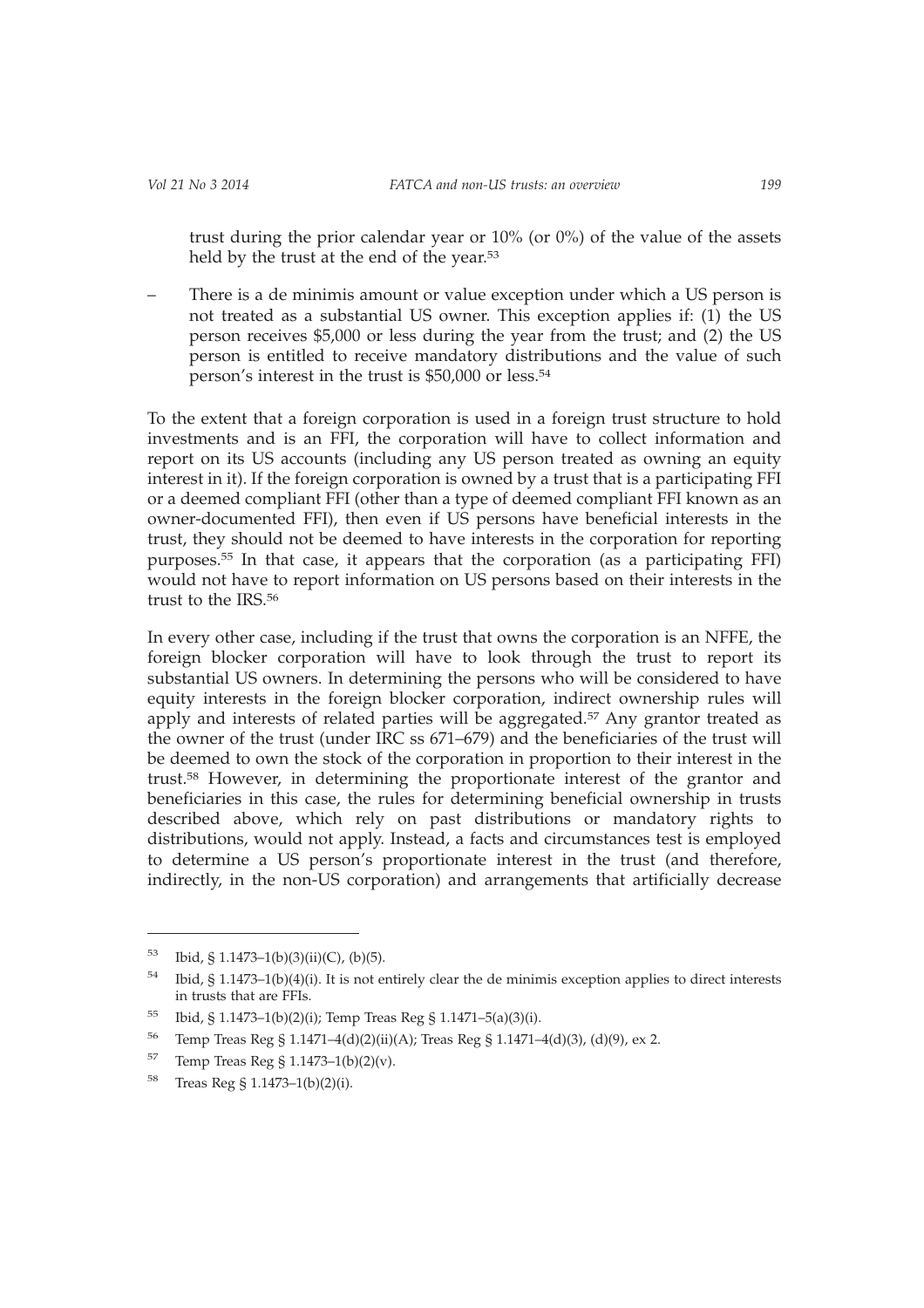such a person's interest are disregarded.<sup>59</sup> Such a test is difficult to apply in the case of a wholly discretionary trust, which is the most common form of foreign trust and therefore may be unworkable in practice.

# **IGAS**

IGAs entered into between the USA and the governments of other countries (partner jurisdictions), are meant to streamline the implementation of FATCA and reduce compliance impediments and costs for FFIs in those partner jurisdictions. There are two types of IGAs the USA enters into: Model 1 and Model 2. The table below provides the list of IGAs the USA currently has with other countries:

| Model 1 IGA Jurisdictions | Model 2 IGA Jurisdictions |
|---------------------------|---------------------------|
| Australia                 | Austria                   |
| Belgium                   | Bermuda                   |
| Canada                    | Japan                     |
| Cayman Islands            | Switzerland <sup>60</sup> |
| Costa Rica                | Chile                     |
| Denmark                   |                           |
| Estonia                   |                           |
| Finland                   |                           |
| France                    |                           |
| Germany                   |                           |
| Gibraltar                 |                           |
| Guernsey                  |                           |
| Hungary                   |                           |
| Honduras                  |                           |
| Ireland                   |                           |
| Isle of Man               |                           |

 $^{59}$  Ibid, § 1.1473–1(b)(2)(iv).

<sup>&</sup>lt;sup>60</sup> In May 2014, the Swiss Government announced its intent to negotiate a Model 1 IGA with the USA.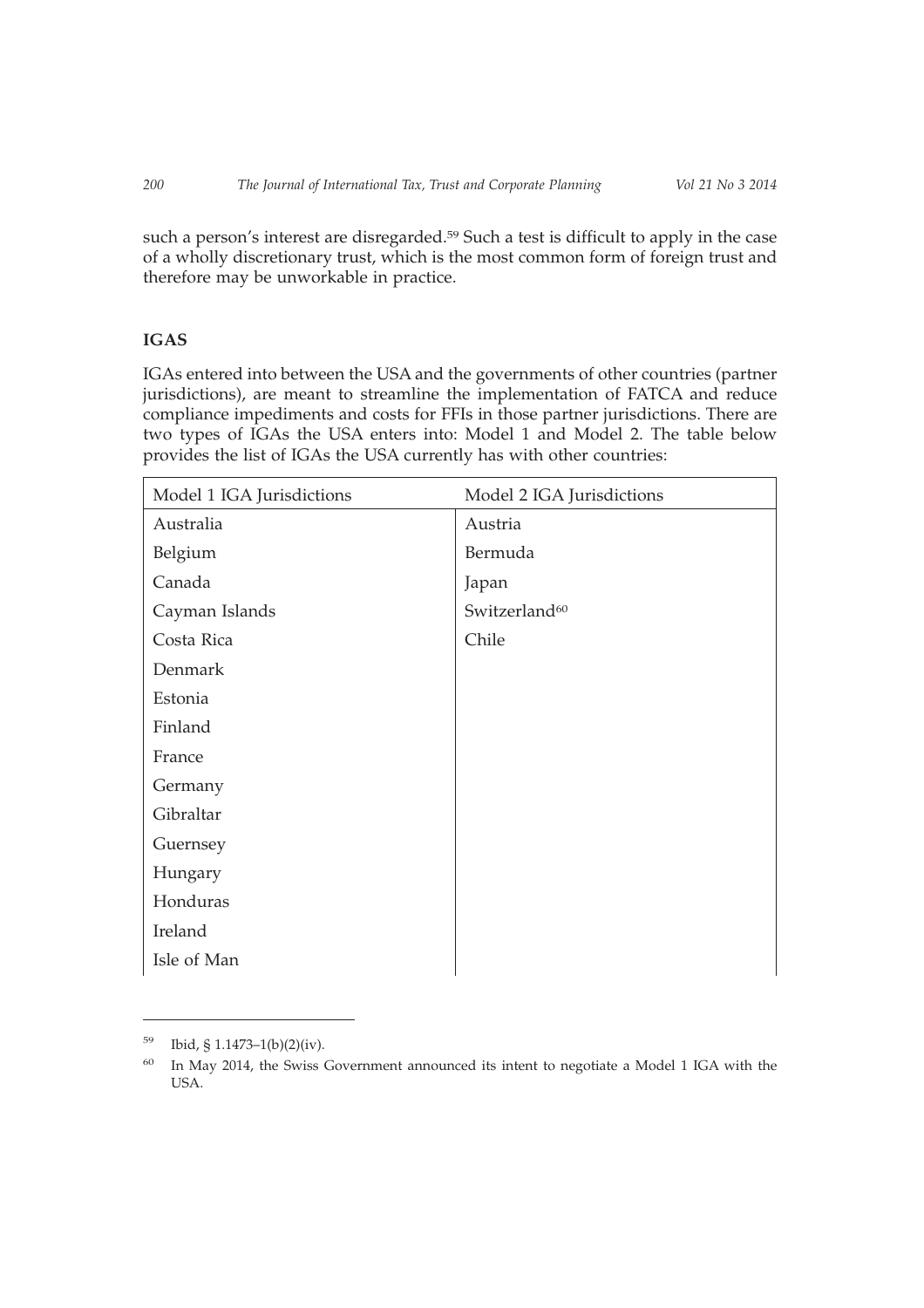| Israel          |  |
|-----------------|--|
| Italy           |  |
| Jamaica         |  |
| Jersey          |  |
| Latvia          |  |
| Liechtenstein   |  |
| Luxembourg      |  |
| Malta           |  |
| Mauritius       |  |
| Mexico          |  |
| The Netherlands |  |
| Norway          |  |
| Slovenia        |  |
| South America   |  |
| Spain           |  |
| United Kingdom  |  |

In addition, several other jurisdictions have reached agreements 'in substance,' meaning that they will be treated as having an IGA in effect on 1 July and Model 1 FFIs in those jurisdictions will have additional time to register and obtain a GIIN.<sup>61</sup>

# **FATCA in Model 1 jurisdictions**

FFIs in Model 1 jurisdictions still need to register with the IRS and obtain a GIIN, but as noted, the deadline for doing so is extended. A Model 1 FFI will not need a GIIN in order to be FATCA compliant (and so avoid withholding on US source payments) until 1 January 2015. Until that time, it can simply self-certify as a Model 1 FFI.

It is important to note that Model 1 FFIs do *not* have to comply with US FATCA legislation – their reporting obligations arise under domestic legislation which incorporates the relevant IGA. Although the Model 1 IGA does provide for the

<sup>61</sup> See IRS Announcement 2014–17 (2 April 2014), and list published at http://www.treasury.gov/ resource-center/tax-policy/treaties/Pages/FATCA-Archive.aspx.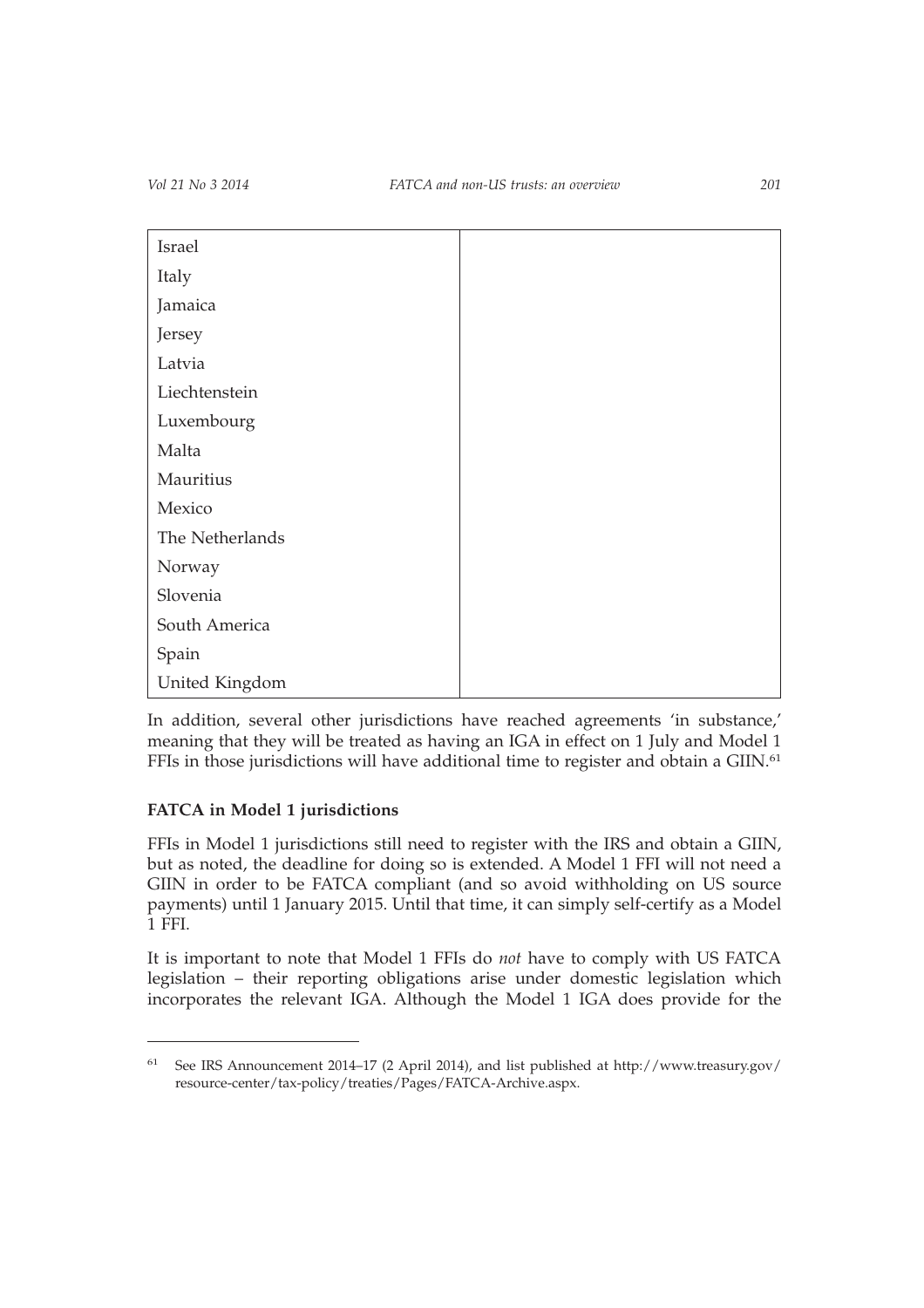possibility of a Model 1 FFI electing to comply with the Treasury Regulations if doing so would be less onerous than compliance with local legislation, this is not automatic (for example, in the UK this is permitted only at the discretion of Her Majesty's Revenue & Customs (HMRC)).

Given that the Treasury Regulations are significantly more comprehensive than either the IGAs or – in most cases – the relevant domestic legislation, reference to the Treasury Regulations may nonetheless be helpful in clarifying obligations under a Model 1 IGA, even if they are not binding on a Model 1 FFI.

In many cases, however, compliance with a Model 1 IGA will be less onerous than compliance with the Treasury Regulations. For example:

- The Model 1 (and Model 2) IGA contains a sub-category of deemed compliant FFI created specifically for trusts: the trustee documented trust. This will apply to any foreign trust that is an FFI where the trustee is also a participating FFI or a reporting FFI and the trustee reports the information required by the IGA to the relevant IGA partner. This allows the trustee to satisfy any FATCA reporting obligations on behalf of the trusts it administers without the trusts having to register with the IRS or obtain GIINs.
- Model 1 FFIs are not obliged to operate withholding on payments that they make to non-compliant account holders. Nor are they required to close the accounts of recalcitrant account holders (although they must report them).
- The definition of an 'investment entity' is arguably slightly narrower in the context of managed investment entities.62 There is no gross income test (the test instead looks to the Financial Action Task Force definition of 'financial institution'). A managed investment-holding entity (ie one which is not itself 'in business') will only be an investment entity if either itself or its assets are managed by another investment entity (rather than any other financial institution). (This is probably of marginal benefit, however, given the breadth of the definition of 'investment entity'.)
- The threshold for reporting substantial US owners of passive NFFEs (or, as defined under the Model 1 IGA, US controlling persons) may be higher than the 10% threshold under the Treasury Regulations, as the IGA looks to the local territory's application of Financial Action Task Force guidance on controlling persons, which in certain territories (for example, the UK) requires

<sup>62</sup> Guidance notes issued by Canada significantly narrow the definition of 'investment entity' with respect to trusts, excluding many private trusts created for the benefit of one family. Canada Revenue Agency, *Guidance on enhanced financial accounts information reporting* (20 June 2014), at § 3.21.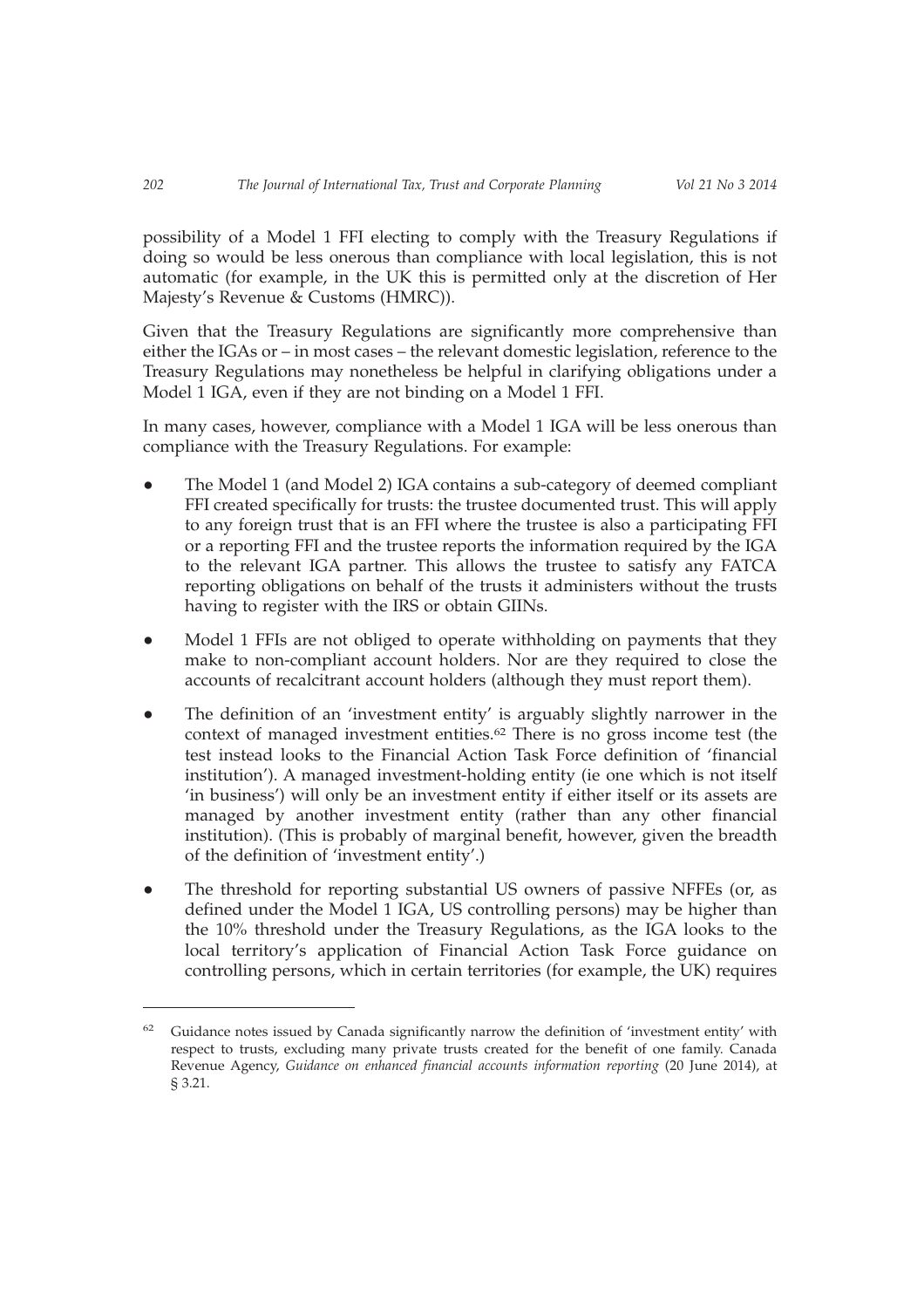only the identification of 25% owners. However, other territories may impose a below 10% threshold, which would be more onerous than under the Treasury Regulations.

• Under the amended Annex II to the Model 1 IGA, a sponsored investment entity in a Model 1 territory is not required either to register with the IRS and obtain a GIIN, or to file any reports unless or until it has any US reportable account. Once it has a US reportable account, it has 90 days to register.

However, in other ways compliance with a Model 1 IGA may be more onerous than compliance with the Treasury Regulations (although in these circumstances it is theoretically open to the FFI to opt to comply with the Treasury Regulations if the implementing legislation so provides):

- For discretionary trusts, there is no de minimis level for the disclosure of discretionary distributions to US persons – all such distributions on or after 1 July 2014 must be reported. Arguably, even if a US person *could* receive a distribution from a discretionary trust this is reportable, even if he does not actually receive one. This may not in practice be the case, however, the guidance published by HMRC regarding the UK/US IGA, for example, makes it clear that US discretionary beneficiaries of UK trusts are reportable only to the extent that they actually receive distributions.
- The definition of US controlling persons of trusts that are passive NFFEs specifically includes protectors, irrespective of their level of control over the trust or its assets. Whereas under the Treasury Regulations, a US protector of a trust that is an NFFE will only be reportable if it satisfied the substantial ownership test.
- The definition of what constitutes a 'financial account' for the purposes of a trust that qualifies as an FFI includes not only the trust's settlor and beneficiaries, but also 'any other natural person exercising ultimate effective control over the trust'. This definition is not found in the Treasury Regulations and could, in certain circumstances, be construed as including an individual protector who otherwise has no beneficial interest in the trust or its assets.
- In the UK, according to UK domestic legislation, even if an FFI has no US reportable accounts, it must still file an annual report with HMRC disclosing this fact.

## **FATCA in Model 2 jurisdictions**

The Model 2 IGA shares many of the same features as the Model 1 IGA, including: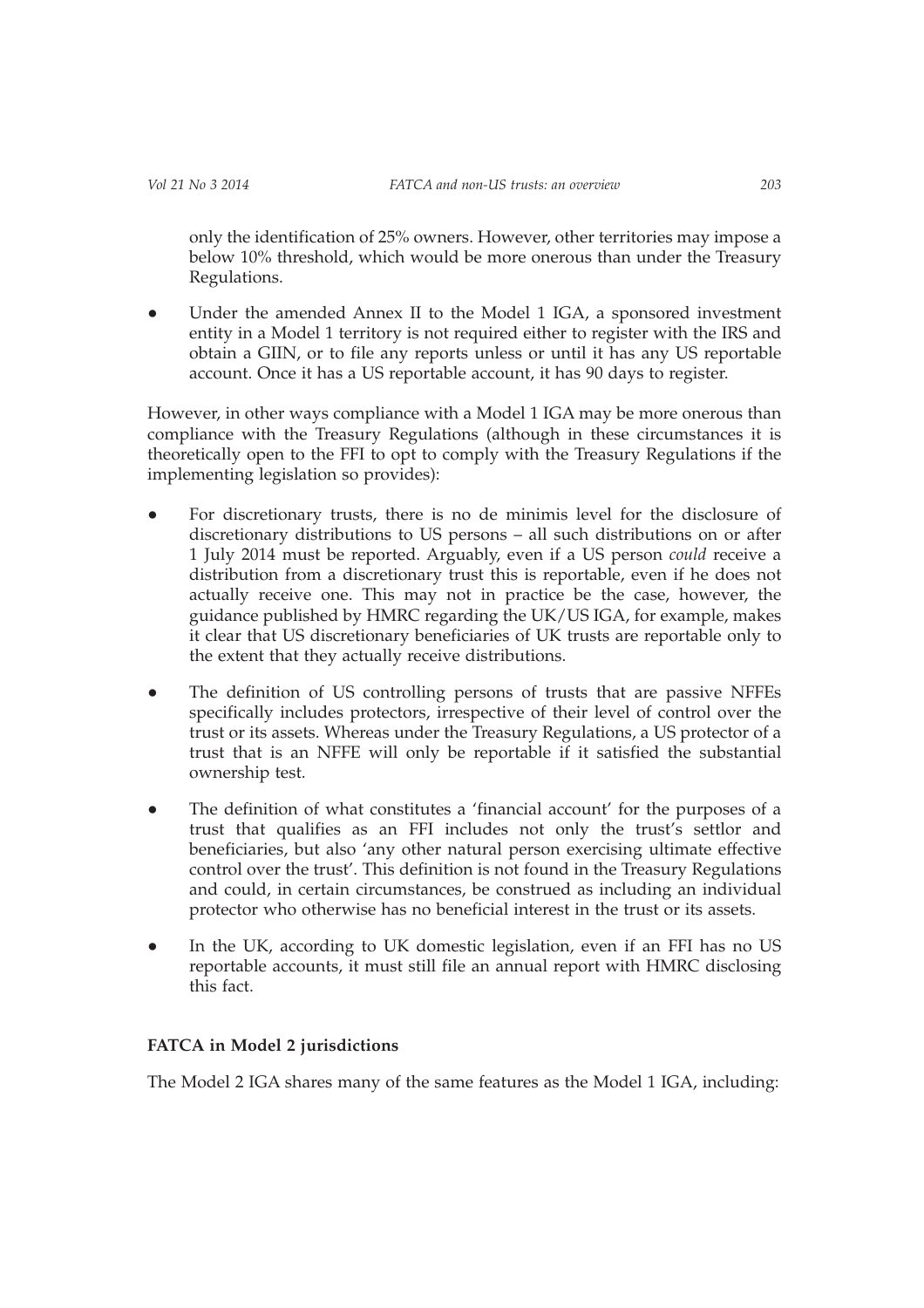- The slightly narrower definition of an 'investment entity'.
- With the exception of the Swiss/US IGA, the 'trustee documented trust' sub-category of deemed compliant FFI (this would apply, for example, to a Mexican property-holding trust (fideicomiso)).
- No requirement on Model 2 FFIs either to close recalcitrant account holders or to operate withholding.

However, for FFIs in Model 2 territories, there is no extension of the deadline for obtaining a GIIN (which remains 1 July 2014) and they are under an obligation to report directly to the IRS rather than to their local revenue authority. In addition, there is no ability for a sponsored investment entity in a Model 2 jurisdiction to defer registration with the IRS until such time as it has a US reportable account (although registration is deferred until 31 December 2015).

Under the Model 2 IGA, contrary to the Model 1 IGA, it is possible for a Model 2 FFI to elect to apply the US Treasury Regulations (without the specification that this may only be with the permission of the relevant authority in the Model 2 territory).

Finally, the Model 2 IGA definition of a 'financial account' in relation to a trust that is an FFI looks to the Treasury Regulations, and therefore does not include the additional wording referred to above in relation to the Model 1 IGA of 'any other natural person exercising ultimate effective control over the trust'. It should not therefore include any protector of the trust who is not also a settlor or beneficiary.

## **FATCA in multiple IGA countries**

Each IGA jurisdiction can select whether its IGA will apply to entities organised in its jurisdiction or to entities resident in its jurisdiction. This means that it is possible that an entity organised under the laws of one country but tax resident in another technically may have to report to both governments under their respective IGAs. Recently issued draft guidance notes in one IGA jurisdiction take the position that multi-jurisdictional trustees may forego reporting for a resident trust in its jurisdiction if such trustees have actual knowledge (in the form of written confirmation) that the information is being reported by another financial institution.63 Hopefully, other IGA jurisdictions will follow suit.

<sup>63</sup> Taxation (International Tax Compliance) Crown Dependency Regulations 2014, Draft Guidance Notes (1 April 2014), at § 7.3.